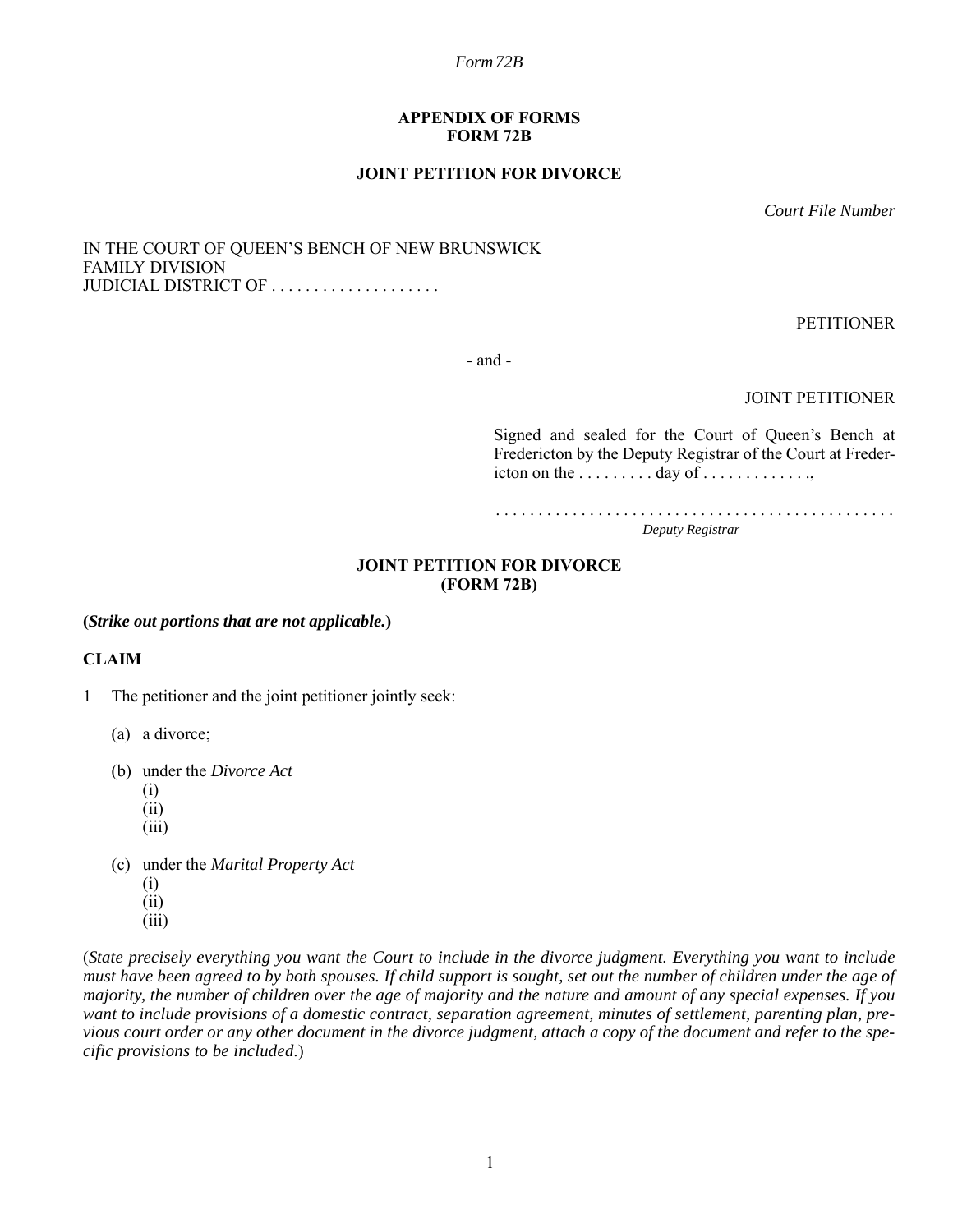### **GROUNDS**

2 There has been a breakdown of the marriage by reason of the fact that the spouses have lived separate and apart since the . . . . . . . . . . day of . . . . . . . . . . . . . , 20. . . . and are now living separate and apart.

# **RECONCILIATION**

- 3(a) There is no possibility of reconciliation of the spouses.
- (b) (*Where applicable*) The following efforts to reconcile have been made:

# **PARTICULARS OF MARRIAGE**

(*Attach a marriage certificate or explain its absence*.)

| 4(a) |                                                                                                                                      |  |  |  |
|------|--------------------------------------------------------------------------------------------------------------------------------------|--|--|--|
|      | (place of marriage)                                                                                                                  |  |  |  |
| (b)  |                                                                                                                                      |  |  |  |
| (c)  |                                                                                                                                      |  |  |  |
| (d)  |                                                                                                                                      |  |  |  |
| (e)  |                                                                                                                                      |  |  |  |
| (f)  |                                                                                                                                      |  |  |  |
| (g)  |                                                                                                                                      |  |  |  |
| (h)  | The petitioner's gender on the day before this marriage:<br>$\square$ Male<br>$\Box$ Female<br>$\Box$ Another Gender                 |  |  |  |
| (i)  | The joint petitioner's gender on the day before this marriage:<br>$\Box$ Female<br>$\Box$ Another Gender<br>$\square$ Male           |  |  |  |
| (i)  | The marital status of the petitioner and the joint petitioner on the day before this marriage was:<br>petitioner<br>joint petitioner |  |  |  |
| (k)  |                                                                                                                                      |  |  |  |
| (1)  |                                                                                                                                      |  |  |  |
|      | <b>RESIDENCE AND JURISDICTION</b>                                                                                                    |  |  |  |
| 5(a) |                                                                                                                                      |  |  |  |
| (b)  |                                                                                                                                      |  |  |  |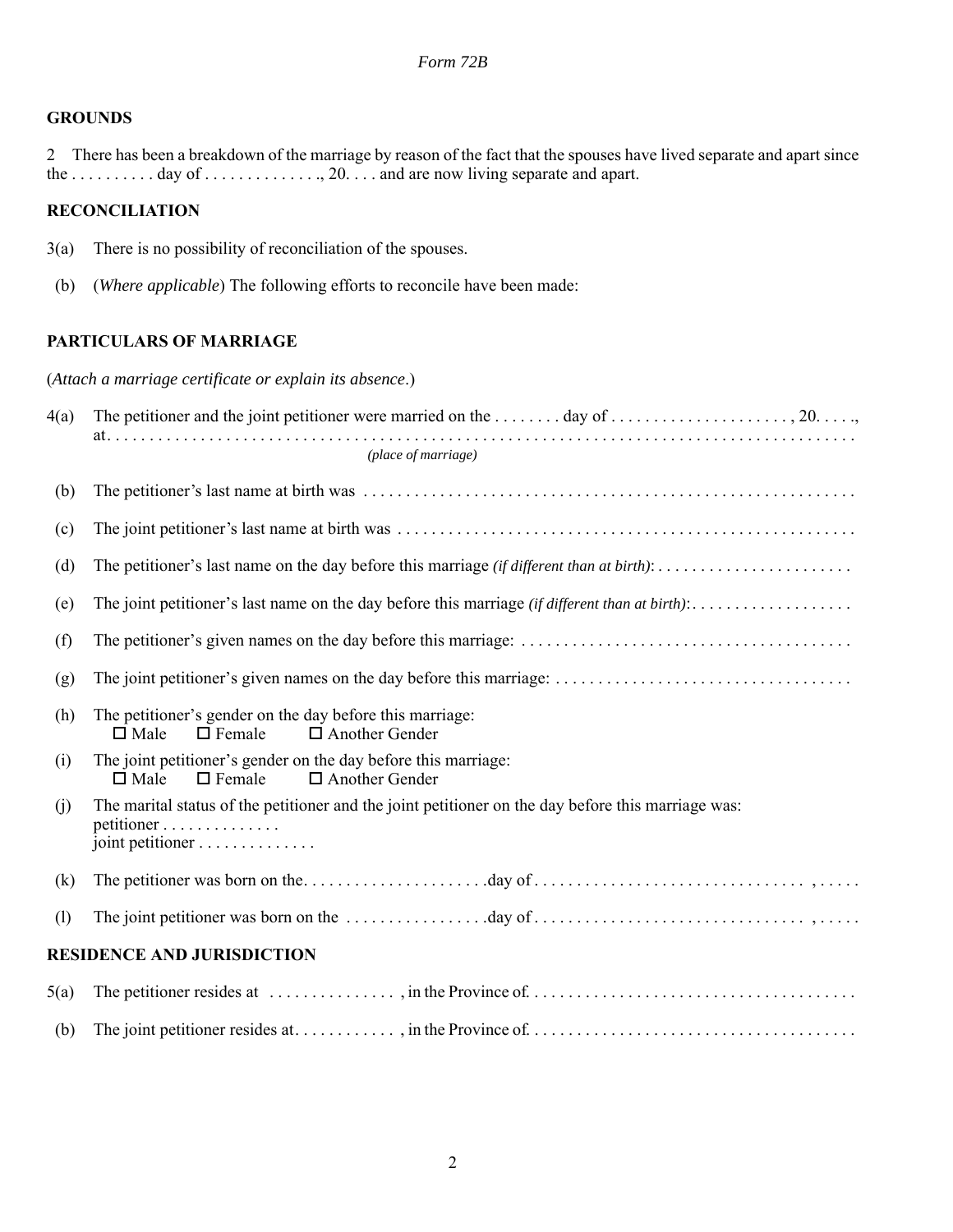- (c) (*Check the appropriate box*)
- $\Box$  The petitioner has been
- $\Box$  The joint petitioner has been
- $\Box$  Both the petitioner and the joint petitioner have been

habitually resident in the Province of New Brunswick for at least one year immediately preceding the date of the commencement of this proceeding.

### **CAPACITY**

6 Both the petitioner and the joint petitioner are of the full age of 19 years and neither of them suffers from any legal disability.

### **CHILDREN**

7(a) The following are all the living children of the marriage as defined by the *Divorce Act*:

| <b>Full name</b> | <b>Birth date</b> | <b>School and</b><br>grade or<br>year | Person(s) with whom child<br>lives and length of time<br>child has lived there |
|------------------|-------------------|---------------------------------------|--------------------------------------------------------------------------------|
|                  |                   |                                       |                                                                                |
|                  |                   |                                       |                                                                                |
|                  |                   |                                       |                                                                                |
|                  |                   |                                       |                                                                                |
|                  |                   |                                       |                                                                                |
|                  |                   |                                       |                                                                                |

The children habitually reside in (*municipality and province, state or country*) . . . . . . . . . . . . .

(b) The petitioner and the joint petitioner seek a parenting order on consent with respect to the following children on the following terms: (*Be sure that this claim agrees with the claim under clause 1(b)*.)

| Name of child | Terms of the order |  |
|---------------|--------------------|--|
|               |                    |  |
|               |                    |  |
|               |                    |  |
|               |                    |  |
|               |                    |  |
|               |                    |  |

- (c) The petitioner and the joint petitioner are not seeking a parenting order and
	- [ ] are content that a previous parenting order continue in force, or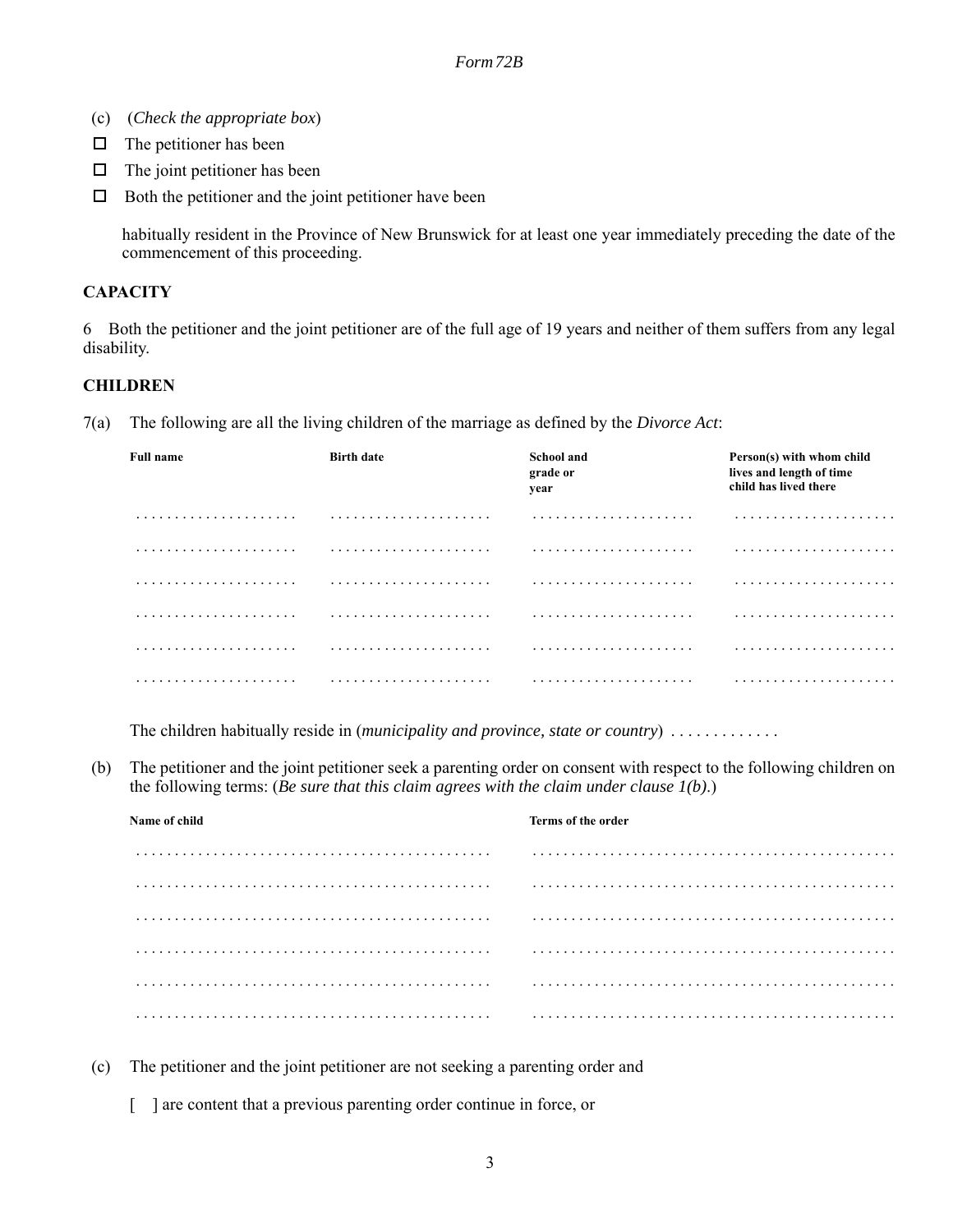[ ] are attempting to obtain a parenting order in another proceeding, full particulars of which are as follows: (Give name of court, court file number and particulars of the order or proceeding.)

The petitioner and the joint petitioner seek an order on consent to have parenting time allocated under a parenting  $(d)$ order with respect to the following children on the following terms: (Be sure that this paragraph agrees with the claim under clause  $I(b)$ .)

| Name of child | Terms of the order |
|---------------|--------------------|
|               |                    |
|               |                    |
|               |                    |
|               |                    |
|               |                    |
|               |                    |

The following is the existing schedule of parenting time for the spouse who does not have the children living with  $(e)$ him or her. (Give details such as days of the week, hours and location.)

- The above schedule of parenting time is  $(f)$ 
	- ] satisfactory. ] not satisfactory.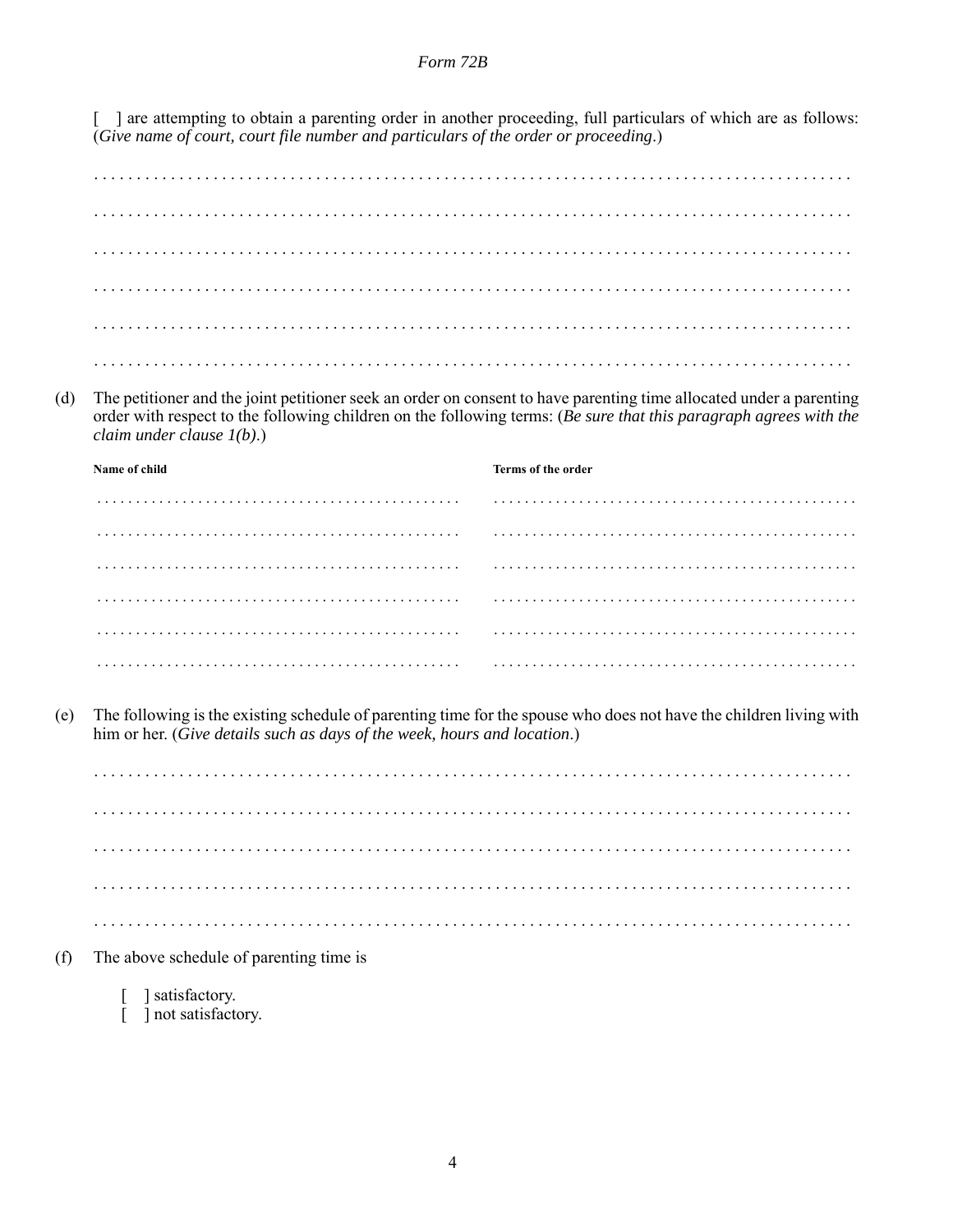|                                                                                                                                    |                                                                                                                                                                                                        |                                                     | (If not satisfactory, give reasons and describe how the schedule should be changed.)                      |                               |
|------------------------------------------------------------------------------------------------------------------------------------|--------------------------------------------------------------------------------------------------------------------------------------------------------------------------------------------------------|-----------------------------------------------------|-----------------------------------------------------------------------------------------------------------|-------------------------------|
|                                                                                                                                    |                                                                                                                                                                                                        |                                                     |                                                                                                           |                               |
|                                                                                                                                    |                                                                                                                                                                                                        |                                                     |                                                                                                           |                               |
|                                                                                                                                    |                                                                                                                                                                                                        |                                                     |                                                                                                           |                               |
|                                                                                                                                    |                                                                                                                                                                                                        |                                                     |                                                                                                           |                               |
| (g)                                                                                                                                |                                                                                                                                                                                                        |                                                     | The order sought in clause (b) or (d) is in the best interests of the children for the following reasons: |                               |
|                                                                                                                                    |                                                                                                                                                                                                        |                                                     |                                                                                                           |                               |
|                                                                                                                                    |                                                                                                                                                                                                        |                                                     |                                                                                                           |                               |
|                                                                                                                                    |                                                                                                                                                                                                        |                                                     |                                                                                                           |                               |
|                                                                                                                                    |                                                                                                                                                                                                        |                                                     |                                                                                                           |                               |
|                                                                                                                                    |                                                                                                                                                                                                        |                                                     |                                                                                                           |                               |
| (h)                                                                                                                                | The following changes in the circumstances of the spouses are expected to affect the children and the parenting<br>time and decision-making responsibility with respect to the children in the future: |                                                     |                                                                                                           |                               |
|                                                                                                                                    |                                                                                                                                                                                                        |                                                     |                                                                                                           |                               |
|                                                                                                                                    |                                                                                                                                                                                                        |                                                     |                                                                                                           |                               |
|                                                                                                                                    |                                                                                                                                                                                                        |                                                     |                                                                                                           |                               |
|                                                                                                                                    |                                                                                                                                                                                                        |                                                     |                                                                                                           |                               |
|                                                                                                                                    |                                                                                                                                                                                                        |                                                     |                                                                                                           |                               |
| The existing arrangements between the petitioner and the joint petitioner for support for the children are as fol-<br>(i)<br>lows: |                                                                                                                                                                                                        |                                                     |                                                                                                           |                               |
|                                                                                                                                    | Amount paid                                                                                                                                                                                            | <b>Time period</b><br>(weekly,<br>monthly,<br>etc.) | Paid by<br>(petitioner or<br>joint petitioner)                                                            | Paid for<br>(name of<br>child |
|                                                                                                                                    | .                                                                                                                                                                                                      |                                                     |                                                                                                           |                               |
|                                                                                                                                    |                                                                                                                                                                                                        |                                                     |                                                                                                           |                               |
|                                                                                                                                    |                                                                                                                                                                                                        |                                                     |                                                                                                           |                               |
|                                                                                                                                    |                                                                                                                                                                                                        |                                                     |                                                                                                           |                               |
|                                                                                                                                    | .                                                                                                                                                                                                      |                                                     |                                                                                                           |                               |
|                                                                                                                                    |                                                                                                                                                                                                        |                                                     |                                                                                                           |                               |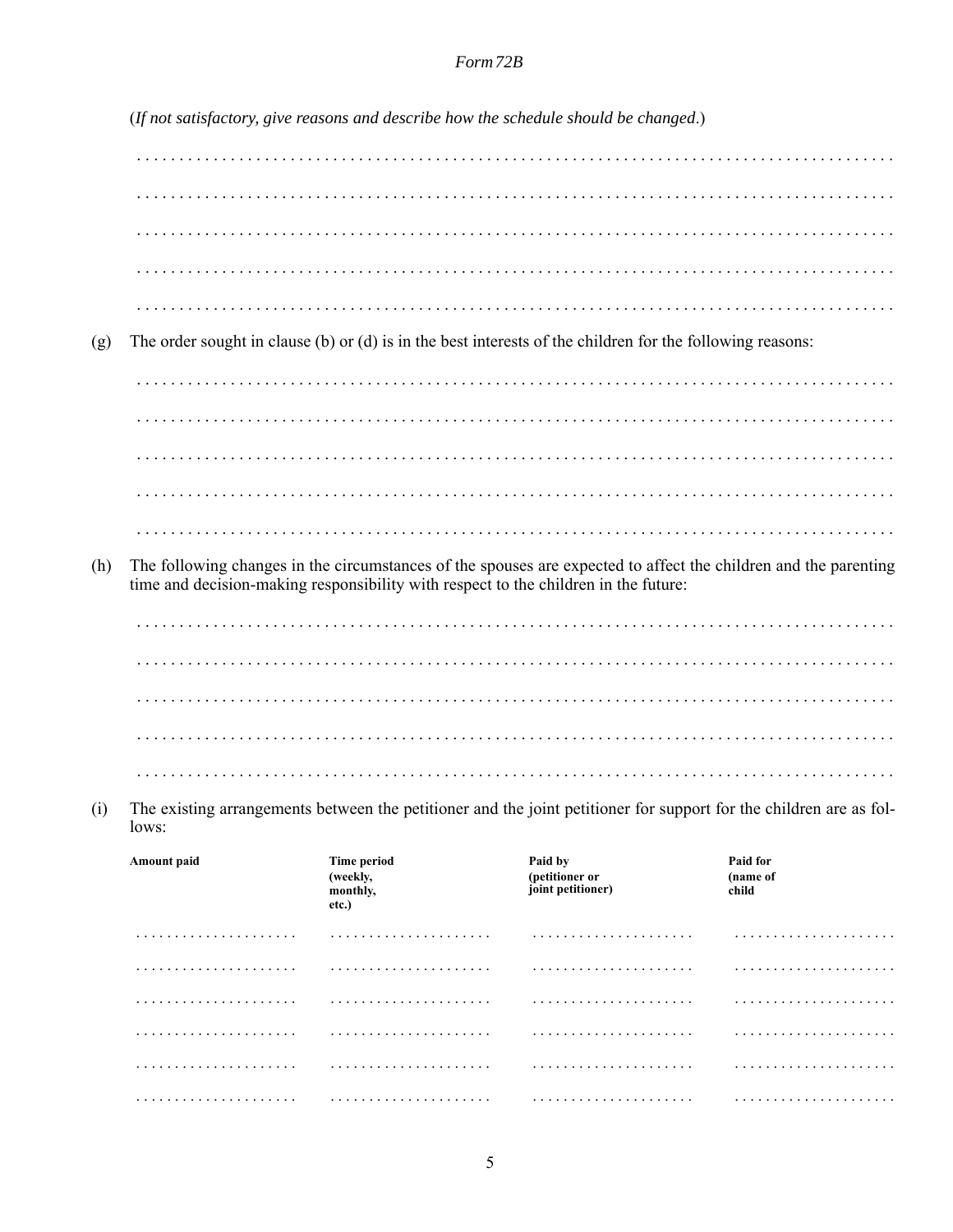- (j) The existing support arrangements
	- [ ] are being honoured.
	- [ ] are not being honoured.

(*If not being honoured, specify how much is unpaid and for how long. If you are agree on an order for payment of part or all of the unpaid amount, be sure to include it in the claim under clause 1(b)*.)

. . . . . . . . . . . . . . . . . . . . . . . . . . . . . . . . . . . . . . . . . . . . . . . . . . . . . . . . . . . . . . . . . . . . . . . . . . . . . . . . . . . . . . . . . . . . . . . . . . . . . . . . . . . . . . . . . . . . . . . . . . . . . . . . . . . . . . . . . . . . . . . . . . . . . . . . . . . . . . . . . . . . . . . . . . . . . . . . . . . . . . . . . . . . . . . . . . . . . . . . . . . . . . . . . . . . . . . . . . . . . . . . . . . . . . . . . . . . . . . . . . . . . . . . . . . . . . . . . . . . . . . . . . .

(k) The petitioner and the joint petitioner propose that the support arrangements for the children should be as follows: (*Be sure that this claim agrees with the claim under clause 1(b)*.)

| <b>Amount to</b><br>be paid | Time period (weekly,<br>monthly, etc.) | To be paid by (petitioner or<br>joint petitioner) | To be paid for<br>name of child) |
|-----------------------------|----------------------------------------|---------------------------------------------------|----------------------------------|
|                             |                                        |                                                   |                                  |
|                             |                                        |                                                   |                                  |
|                             |                                        |                                                   | .                                |
|                             |                                        |                                                   |                                  |
|                             |                                        |                                                   |                                  |
|                             |                                        |                                                   | .                                |

(k.1) The nature and amount of any special expenses are as follows:

| Nature of<br>special expense | <b>Amount to</b><br>be paid | Time period<br>(weekly, monthly, etc.) | To be paid by (petitioner<br>or joint petitioner) | To be paid for<br>(name of child) |
|------------------------------|-----------------------------|----------------------------------------|---------------------------------------------------|-----------------------------------|
| .                            | .                           | .                                      | .                                                 | .                                 |
| .                            | .                           | .                                      | .                                                 | .                                 |
| .                            | .                           | .                                      | .                                                 | .                                 |
| .                            | .                           | .                                      | .                                                 | .                                 |

- (l) The educational needs of the children
	- [ ] are being met
	- [ ] are not being met.

(*If not being met, give particulars*.)

. . . . . . . . . . . . . . . . . . . . . . . . . . . . . . . . . . . . . . . . . . . . . . . . . . . . . . . . . . . . . . . . . . . . . . . . . . . . . . . . . . . . . . . . . . . . . . . . . . . . . . . . . . . . . . . . . . . . . . . . . . . . . . . . . . . . . . . . . . . . . . . . . . . . . . . . . . . . . . . . . . . . . . . . . . . . . . . . . . . . . . . . . . . . . . . . . . . . . . . . . . . . . . . . . . . . . . . . . . . . . . . . . . . . . . . . . . . . . . . . . . . . . . . . . . . . . . . . . . . . . . . . . . .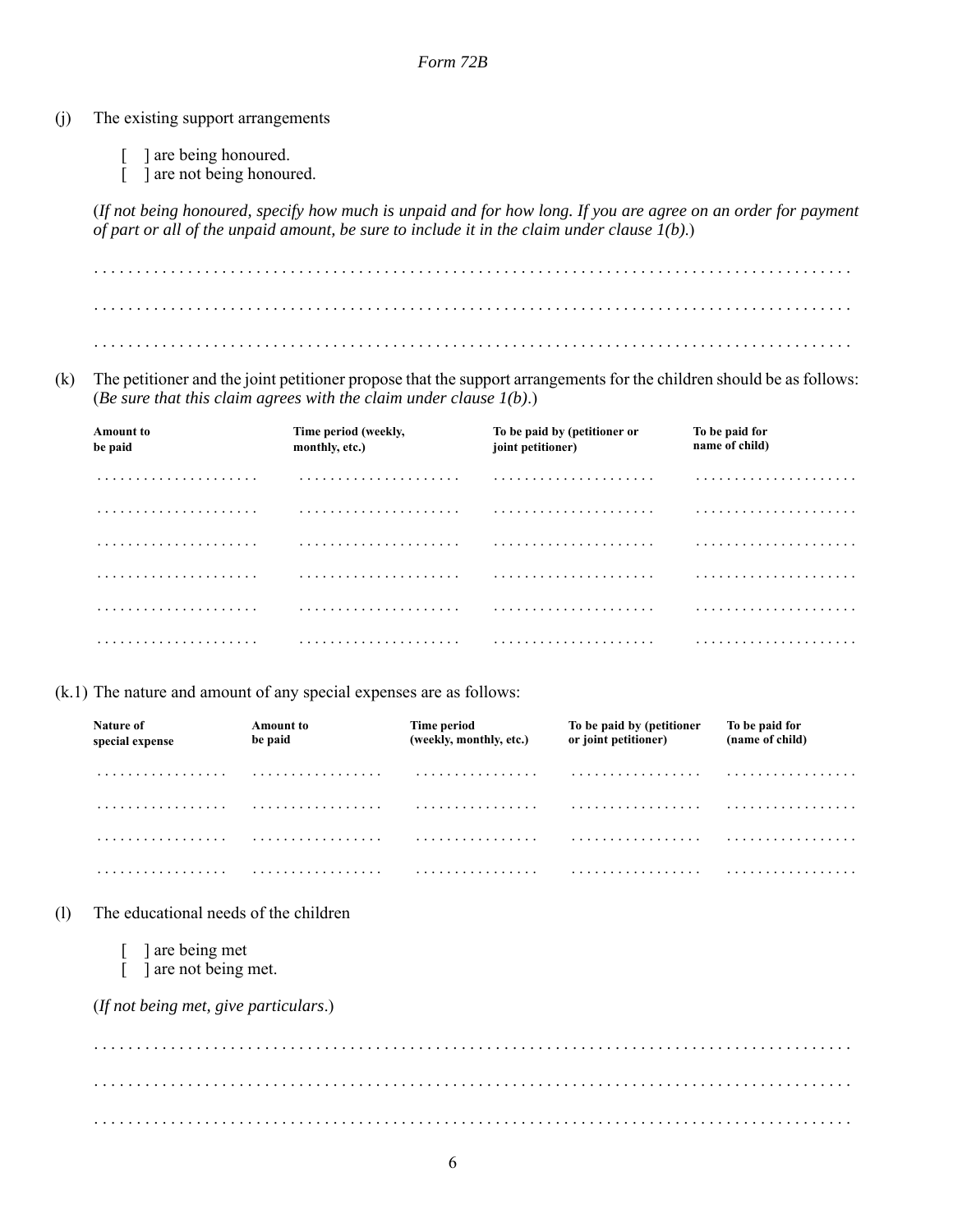### **OTHER COURT PROCEEDINGS**

8 If you are applying for a parenting order or an order for child support or spousal support, you will need to tell the court about:

- any criminal or child protection cases or orders that involve you or your spouse, or
- any restraining or protection orders or applications against one of you.

The judge will use this information to help ensure that any orders made under the *Divorce Act* do not conflict with other orders or proceedings.

The following are all other court proceedings involving one or both parties to this proceeding or any child of the marriage: *(Give the name of the court, the court file number, the kind of order the court was asked to make and what order, if any, the court made. If the proceeding is not yet completed, give its current status.)*

. . . . . . . . . . . . . . . . . . . . . . . . . . . . . . . . . . . . . . . . . . . . . . . . . . . . . . . . . . . . . . . . . . . . . . . . . . . . . . . . . . . . . . . . . . . . . . . . . . . . . . . . . . . . . . . . . . . . . . . . . . . . . . . . . . . . . . . . . . . . . . . . . . . . . . . . . . . . . . . . . . . . . . . . . . . . . . . . . . . . . . . . . . . . . . . . . . . . . . . . . . . . . . . . . . . . . . . . . . . . . . . . . . . . . . . . . . . . . . . . . . . . . . . . . . . . . . . . . . . . . . . . . . . . . . . . . . . . . . . . . . . . .

### **DOMESTIC CONTRACTS, SEPARATION AGREEMENTS, MINUTES OF SETTLEMENT OR OTHER FI-NANCIAL ARRANGEMENTS AND PARENTING PLANS**

9(a) The spouses have entered into the following domestic contracts, separation agreements, minutes of settlement or other written or oral financial arrangements: (*Give particulars and attach copies. State whether the arrangements are now in effect. If support payments have not been paid in full, state the amount that has not been paid*.)

**Date** Nature of arrangements . . . . . . . . . . . . . . . . . . . . . . . . . . . . . . . . . . . . . . . . . . . . . . . . . . . . . . . . . . . . . . . . . . . . . . . . . . . . . . . . . . . . . . . . . . . . . . . . . . . . . . . . . . . . . . . . . . . . . . . . . . . . . . . . . . . . . . . . . . . . . . . . . . . . . . . . . . . . . . . . . . . . . . . . . . . . . . . . . . . . . . . . . . . . . . . . . . . . . . . . . . . . . . . . . . . . . . . . . . . . . . . . . . . . . . . . . . . . . . . . . . . . . . . . . . . . . . . . . . . . . . . . . . . . . . . . . . . .

(b) The spouses have agreed to a parenting plan. (*Attach a copy.*)

### **NO COLLUSION**

10 There has been no collusion in relation to this divorce proceeding.

### **DECLARATIONS OF PETITIONER AND JOINT PETITIONER**

- 11 The petitioner and the joint petitioner propose that this proceeding be tried at . . . . . . . . . . . . . . . . . . . . . . . . . . . . .
- 12(a) I have read and understand this Joint Petition for Divorce. The statements in it are true, to the best of my knowledge, information and belief.
	- (b) I understand that I have the right to seek independent legal advice concerning this proceeding and to retain my own separate counsel.